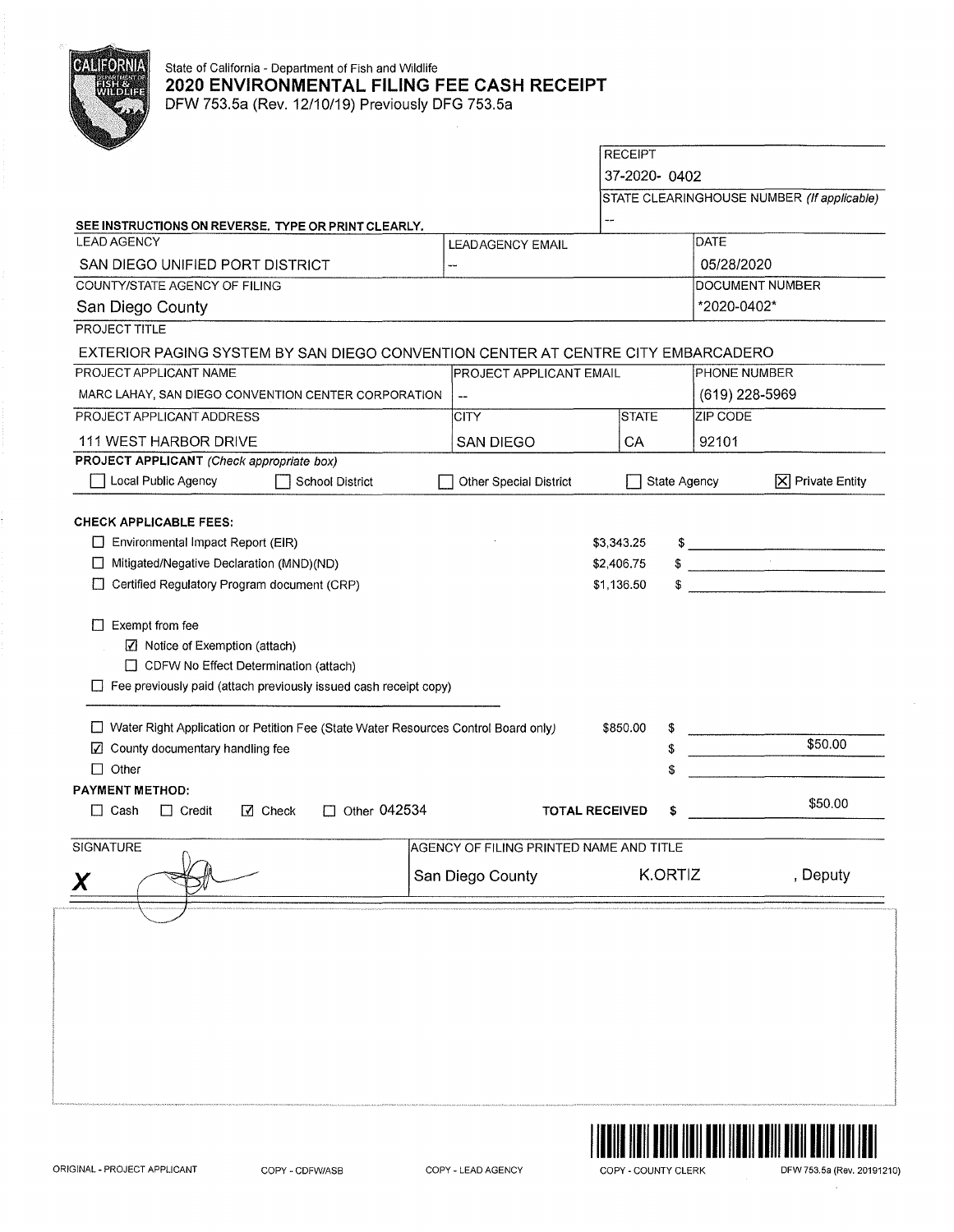$\parallel$   $\parallel$   $\parallel$   $\parallel$   $\parallel$ Ernest J Dronenburg, Jr. Recorder County Clerk

MAY 28 2020

**K.** Ortiz  $BY$ 

**Notice of Exemption Notice of Exemption** *CEQA Guidelines Appendix E* 

- 
- **To:**  Office of Planning and Research 1400 Tenth Street, Room 121 Sacramento, CA 95814
- **From:** (Public Agency) San Diego Unified Port District Development Services Department 3165 Pacific Highway San Diego, CA 92101
- San Diego County Recorder/County Clerk 1600 Pacific Highway, Suite 260 San Diego, CA 92101-2480

**Project Title:** Exterior Paging System by San Diego Convention Center at Centre City Embarcadero **Project Location - Specific:** 111 West Harbor Drive, San Diego, CA 92109 **Project Location - City:** San Diego **Project Location - County:** San Diego

## **Description of Nature, Purpose, and Beneficiaries of Project:**

The proposed project would involve installation of an exterior paging system by the Syska Hennessy Group on behalf of the San Diego Convention Center (Applicant) in the City of San Diego, California. Work to specifically complete the proposed project would involve installation of a maximum of thirty-two (32) speakers along the northern exterior walls of the San Diego Convention Center to improve announcements in areas of high pedestrian · traffic. Three (3) specifications options for the speakers are proposed. However, the maximum dimensions of individual speakers would be eleven (11) inches (in.) tall by thirteen (13) in. wide by 13.5 in. deep. Additional improvements include installation of two (2) dedicated power circuits and amplifiers in wall-mounted cabinets, connections of new speakers to existing fiber optic infrastructure, new low-voltage speaker cabling, and conduit. All improvements would be integrated into existing structures and improvements. Construction of the proposed improvements is proposed to occur in Summer 2020 and would take approximately three months to complete.

Due to its nature and limited scope, construction of the proposed project would generate a minor amount of vehicle trips and would require limited use of equipment. Therefore, significant impacts related to air quality, greenhouse gas emissions, and transportation and traffic are not anticipated to occur. Furthermore, the Applicant would be responsible for complying with all applicable federal, state, and local laws regarding construction demolition debris, hazards and hazardous materials, and stormwater.

**Name of Public Agency Approving Project:** San Diego Unified Port District (SDUPD) **Name of Person or Agency Carrying Out Project:** Marc LaHay, Director of Building Operations, San Diego Convention Center Corporation, 111 West Harbor Drive, San Diego, CA 92101; (619) 228-5969

- **Exempt Status:** (Check one): □ Ministerial (Sec. 21080(b)(1); 15268);
	- □ Declared Emergency (Sec. 21080(b)(3); 15269(a));
	- $\Box$  Emergency Project (Sec. 21080(b)(4); 15269(b)(c));
	- Categorical Exemptions: Existing Facilities (SG § 15301) (Class 1), and **New Construction or Conversion of Small Structures (SG § 15303) (Class 3)**
	- □ Statutory Exemption. State code number:

**Reason Why Project is Exempt:** The proposed project is determined to be Categorically Exempt pursuant to California Environmental Quality Act (CEQA) Guidelines Sections 15301 (Existing Facilities) and 15303 (New Construction or Conversion of Small Structures) and Sections 3.a. and 3.c. of the District's Guidelines for Compliance with CEQA because it would involve installation of an exterior paging system and associated equipment and would involve no expansion of use beyond that previously existing, would not result in a significant cumulative impact due to the continuation of the existing use, and would consist of installation of small new equipment. Sections 3.a. and 3.c. of the District's CEQA Guidelines are as follows:

2020060381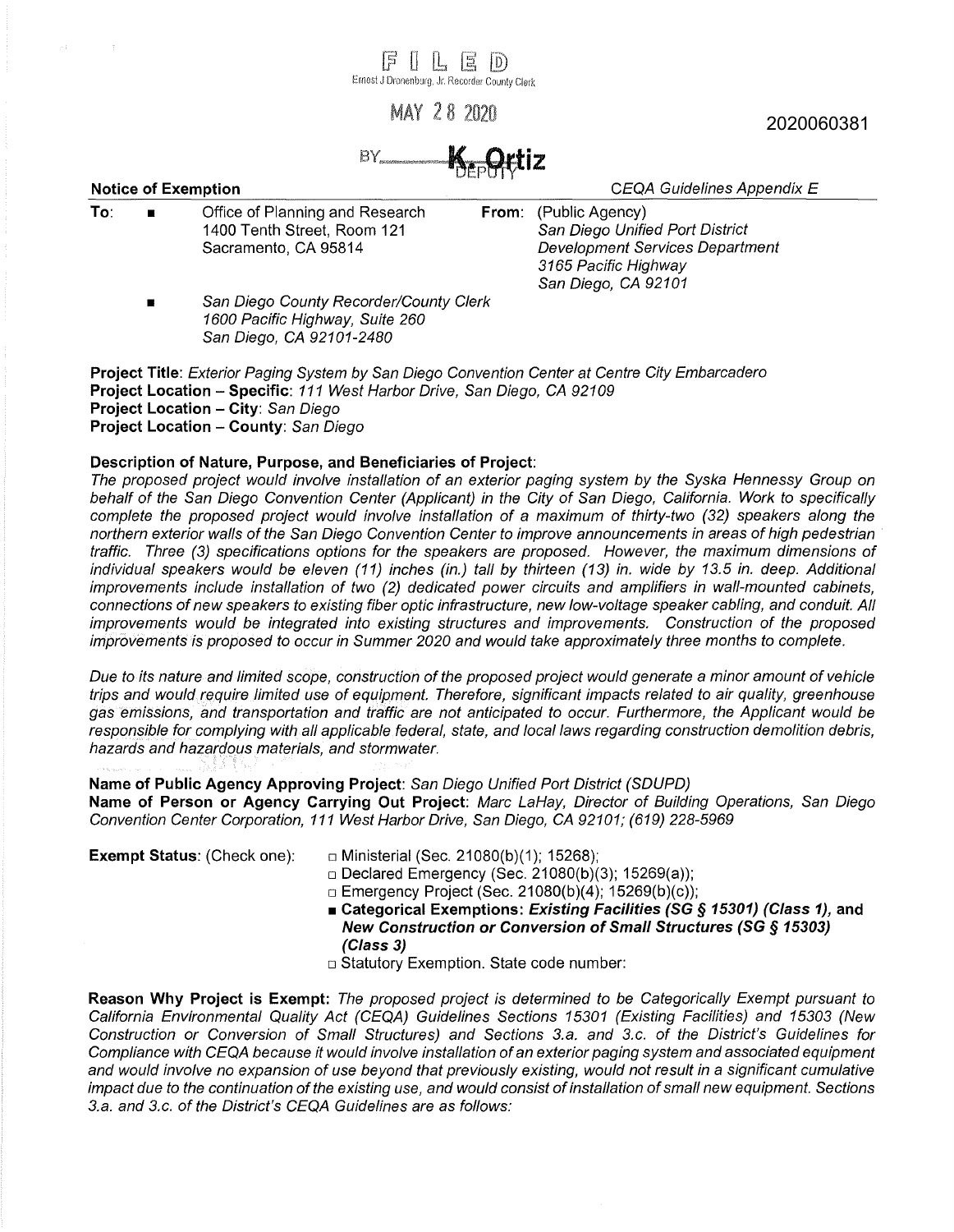3.a. Existing Facilities (SG § 15301) (Class 1): Includes operation, repair, maintenance, or minor alteration of existing public or private structures, facilities, mechanical equipment, or topographical features, involving negligible or no expansion of use beyond that previously existing, including but not limited to:

าง (ช่างมี) - เนื้อ

- (3) Interior and exterior remodeling or alterations, involving negligible or no expansion of use beyond that previously existing, including, but not limited to, marine terminal facilities, and marine-oriented commercial, industrial, and public and commercial recreational facilities, including buildings, piers, wharves, marine ways; railroads; airport facilities, runways, taxiways, aprons, and ancillary structures to those facilities; or mechanical systems and equipment.
- 3.c. New Construction or Conversion of Small Structures (SG § 15303) (Class 3): Includes construction of limited numbers of new, small facilities or structures; installation of small new equipment and facilities in small structures; and conversion of existing small structures from one use to another with minor modifications to the exterior of the structure.

**Lead Agency Contact Person and Telephone Number:** Michael Paul, (619) 686-8112

Signature: <u>212 TU Date: S.20.20 Title: Assistant Planner</u>

- Signed by Lead Agency
- o Signed by Applicant

## **Date received for filing at QPR/Clerk:**

**Governor's Office of Planning & Research** 

**Jun 18 2020** 

**STATE CLEARINGHOUSE** 

| FILED IN THE OFFICE OF THE COUNTY CLERK<br>MAY 2 8 2020<br>San Diego County on<br>44444444444555944654844445<br>Posted MAY 2 8 2020<br>Removed |
|------------------------------------------------------------------------------------------------------------------------------------------------|
| Returned to agency on                                                                                                                          |
| Ortiz<br>Deputy                                                                                                                                |